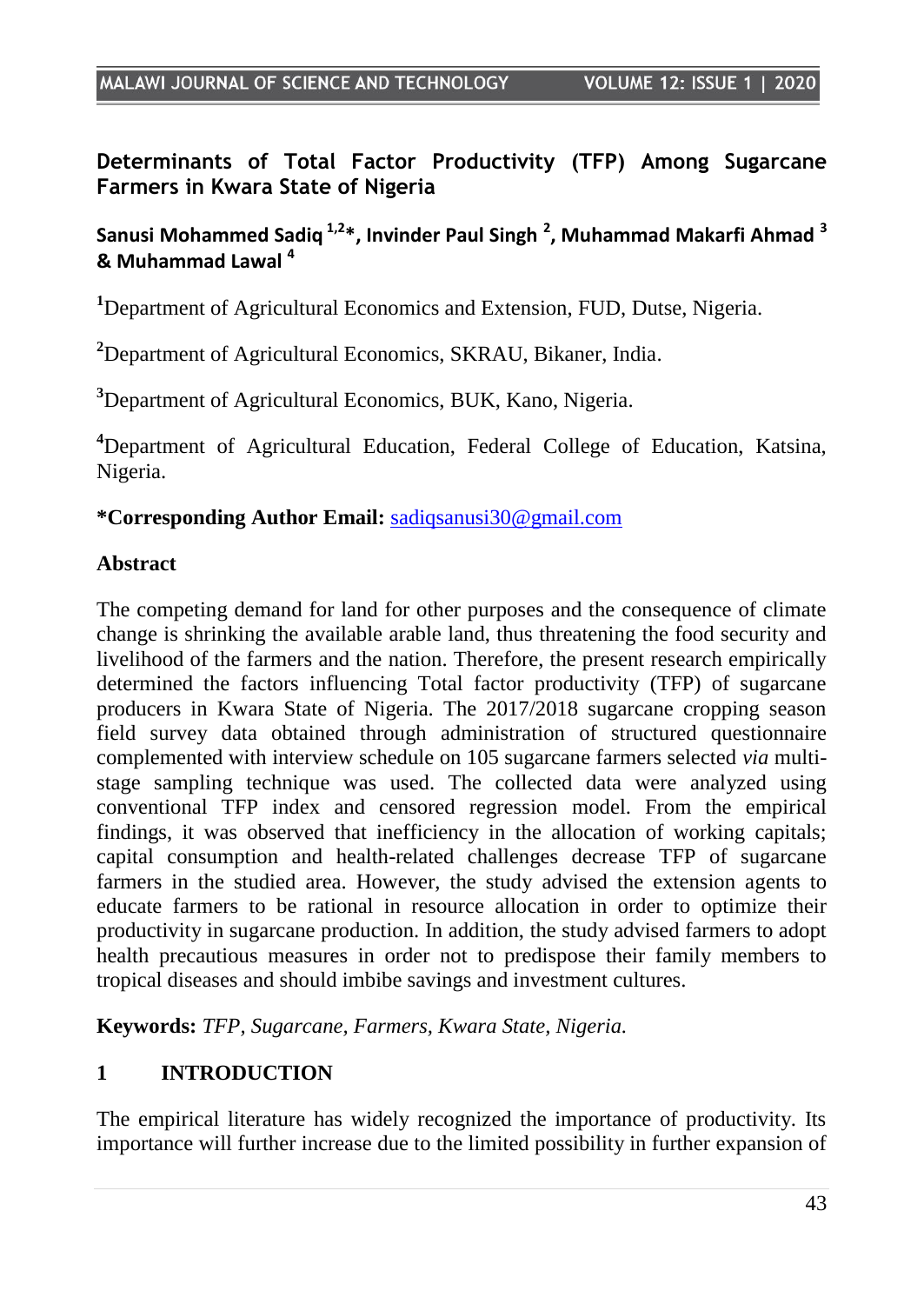*\_\_\_\_\_\_\_\_\_\_\_\_\_\_\_\_\_\_\_\_\_\_\_\_\_\_\_\_\_\_\_\_\_\_\_\_\_\_\_\_\_\_\_\_\_\_\_\_\_\_\_\_\_\_\_\_\_\_\_\_\_\_\_\_\_\_\_\_\_\_\_\_\_\_* cultivated area, pressure on limited land resources for agricultural activities as evidenced by farmers/herders clashes, population explosion, urbanization growth and expected increase in income (Oseghale, 2018). Therefore, to evaluate the sources of growth and to recognize the impact of changing government policies, productivity analysis is very essential.

Productivity can be measured by partial and total factor productivity (TFP). Partial measures of productivity can be misleading, as there is no clear indicator of why they change (Block, 1994). For example, land and labour productivity may rise due to increased use of agrochemical or output mix. To account for at least some of these problems a total measure of productivity, the total factor productivity (TFP), was devised (Nadeem et al., 2010) as it encompasses both the partial productivity i.e. marginal effect and the elasticity.

In the study area, the land resource for agriculture is shrinking owing to competing demand for its use which is visible by the escalating rift between farmers and herders on a continuous basis, thus leading to unnecessary loss of lives and properties. Therefore, a further increase in agricultural production has to be achieved by enhancing the productivity of the land.

According to Samarpitha et al. (2016) and Goyal et al.(2006), productivity can be increased *via* one or combination of its determinants such as the technology, the quantities and types of resources used and the efficiency with which the resources are used. Therefore, embarking on new technologies is meaningless unless the full potential of the existing technologies is explored.

An estimate on the extent of TFP can help to decide whether to improve productivity efficiency or to develop new technologies to raise sugarcane production in the studied area. Also, inefficiencies in TFP of sugarcane may also arise due to socioeconomic factors which have a correlation, thus the need to explore this possibility. It is in view of the foregoing that the present research was conceptualized with the aim of identifying the factors that determine the TFP of sugarcane farmers in Kwara State of Nigeria.

# **2 MATERIALS AND METHODS**

# **2.1 Description of Study Area**

Kwara State of Nigeria (Figure 1) lies between longitudes  $4.33$  and  $4.42^{\circ}$  East of the Greenwich meridian and latitudes  $8.50^{\circ}$  and  $8.83^{\circ}$  North of the equator. The population of the state is approximately 2.3 million and has a landmass of approximately 36,825 square kilometres with varying physical features like hills, lowland, rivers etc. Its vegetation is a derived savannah with two distinct wet and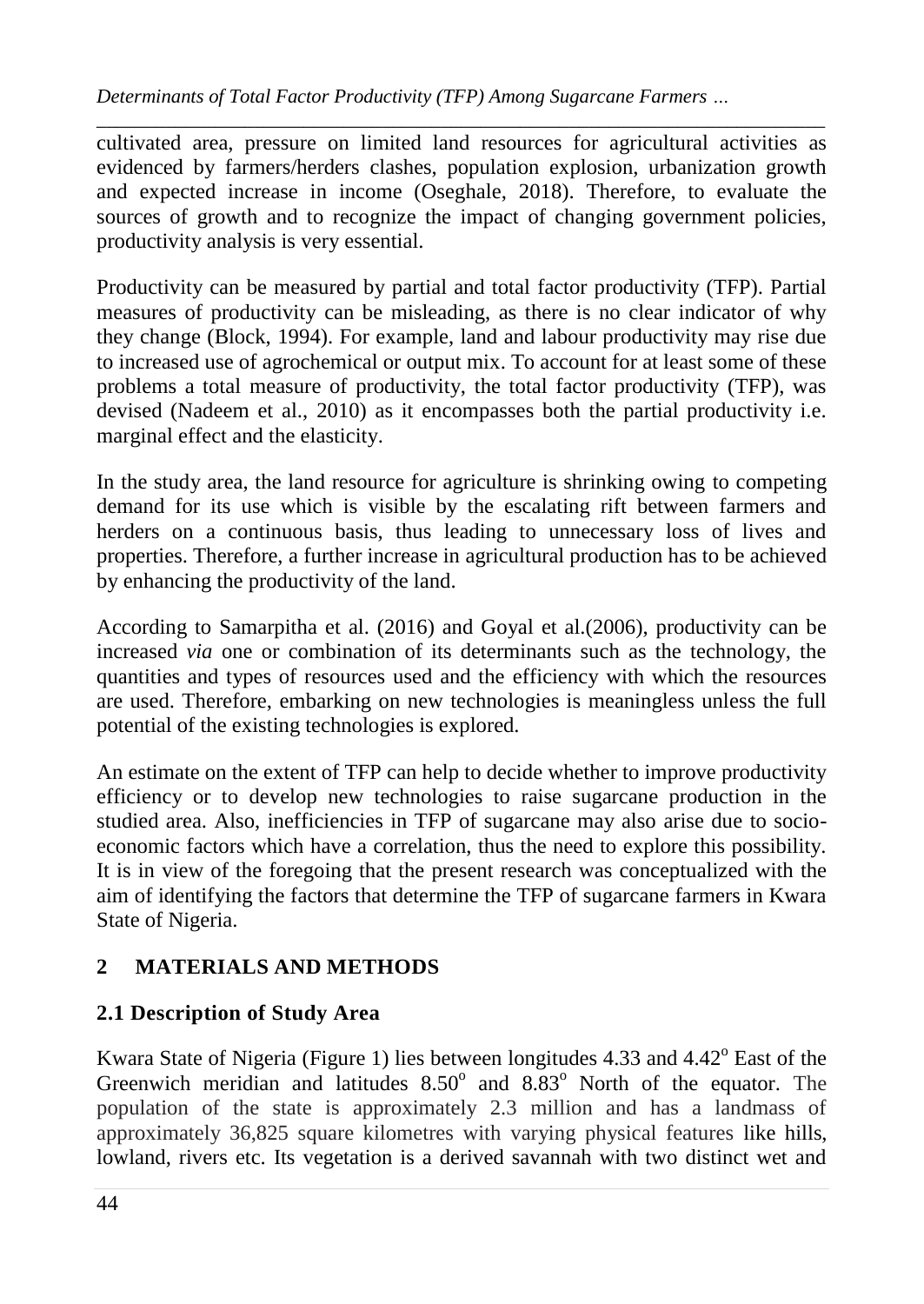dry seasons, with mean annual precipitation and monthly temperature of 1000-1500 mm and  $25^{\circ}$ C-34 $^{\circ}$ C, respectively (Anonymous, 2010). The major occupation of the inhabitants is agricultural activities complemented by trade, artisanal, *Ayurvedic* medicine etc.

*\_\_\_\_\_\_\_\_\_\_\_\_\_\_\_\_\_\_\_\_\_\_\_\_\_\_\_\_\_\_\_\_\_\_\_\_\_\_\_\_\_\_\_\_\_\_\_\_\_\_\_\_\_\_\_\_\_\_\_\_\_\_\_\_\_\_\_\_\_\_\_\_\_\_*

## **2.2 Data Collection**

The present research used undated data elicited through structured questionnaire complemented with interview schedule from 105 active sugarcane farmers during the 2017 production selected using multi-stage sampling design. In the first stage, one agricultural zone, namely zone B was purposively selected due to its comparative advantage in the production of sugarcane. In the second stage, two Local Government Areas (LGAs) of Edu and Patigi, which made-up the selected agricultural zone were automatically selected as both have the potentials in the production of sugarcane in the studied areas. Because of the limited number of villages producing sugarcane in the selected LGAs all the villages were considered. Therefore, a total of seven villages: five (5) villages from Edu LGA and two (2) from Patigi LGA were the areas of coverage. In the last stage, fifteen sugarcane farmers from each of the selected villages were randomly selected using simple random sampling technique: seventy-five (75) and Thirty (30) active farmers from Edu and Patigi LGAs respectively. Thus, a total of 105 active farmers were chosen for the study.

For reliability test of the questionnaire, the questionnaire was pre-tested in a pilot survey made up of 15 farmers from the sampling population and the estimated Cronbach Alpha value was 0.86, indicating high reliability and consistency of the questionnaire. With the aid of trained enumerators, ex-post data of 2017 sugarcane cropping season were collected in the year 2018.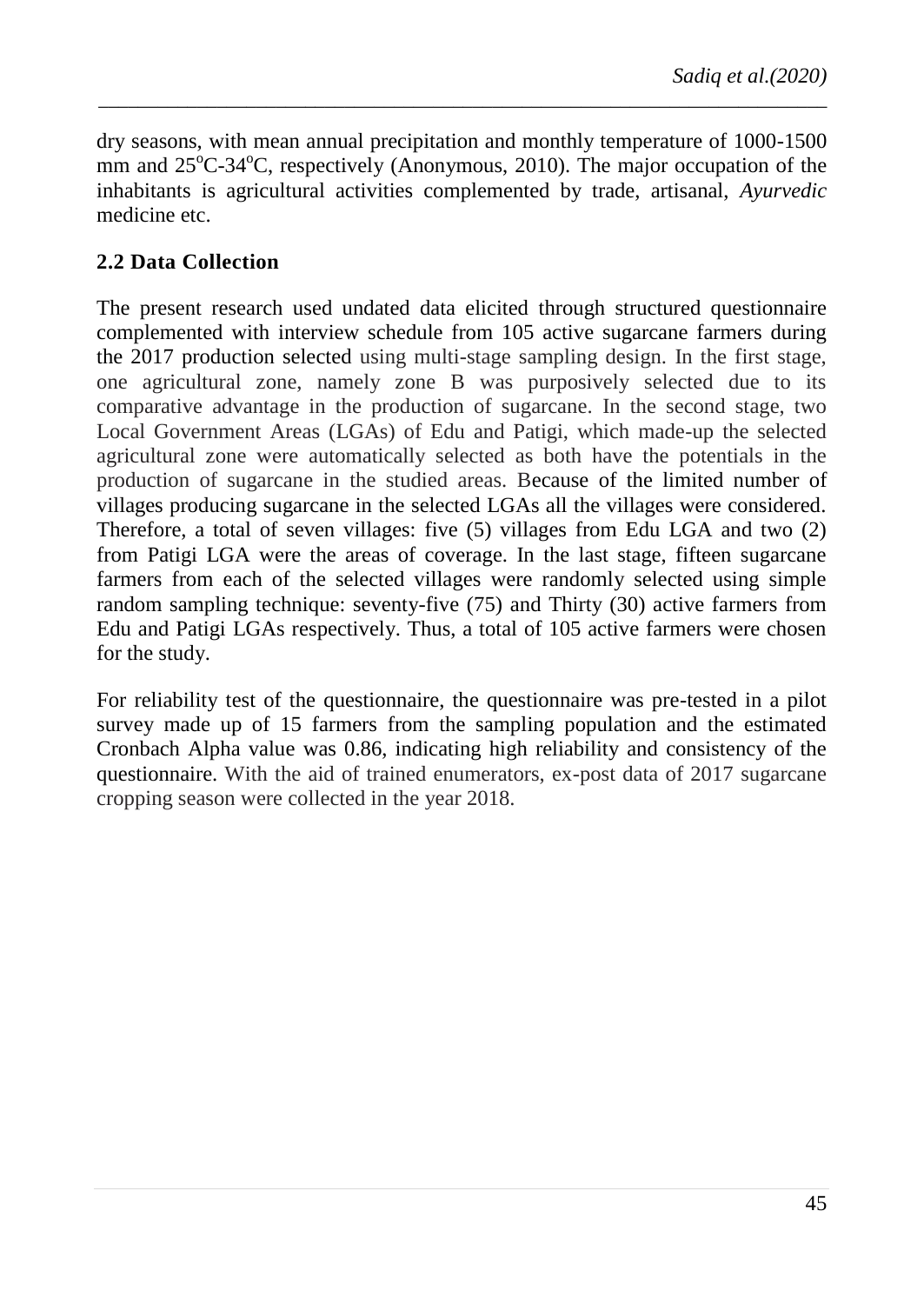*Determinants of Total Factor Productivity (TFP) Among Sugarcane Farmers …*



*Figure 1: Map of Kwara State, Nigeria.*

Source: ww.medium.com

# **2.3 Data Analysis and Modelling**

The collected data were analyzed using conventional TFP index and a censored regression model following Key and Macbride (2003) as follows:

TFP ..................................................................................................... (1)

TFP ............................................................................................... (2)

Where, Y is output quantity (kg), TVC is a total variable cost,  $P_i$  is the unit price of ith variable input and  $X_i$  is the quantity of i<sup>th</sup> variable input. This methodology neglect the total factor cost (TFC) as it does not affect both the profit maximization and the resource use efficiency conditions since the study focus on small-scale farmers. TFC is constant as it is sunk. From cost theory:

AVC ........................................................................................ (3)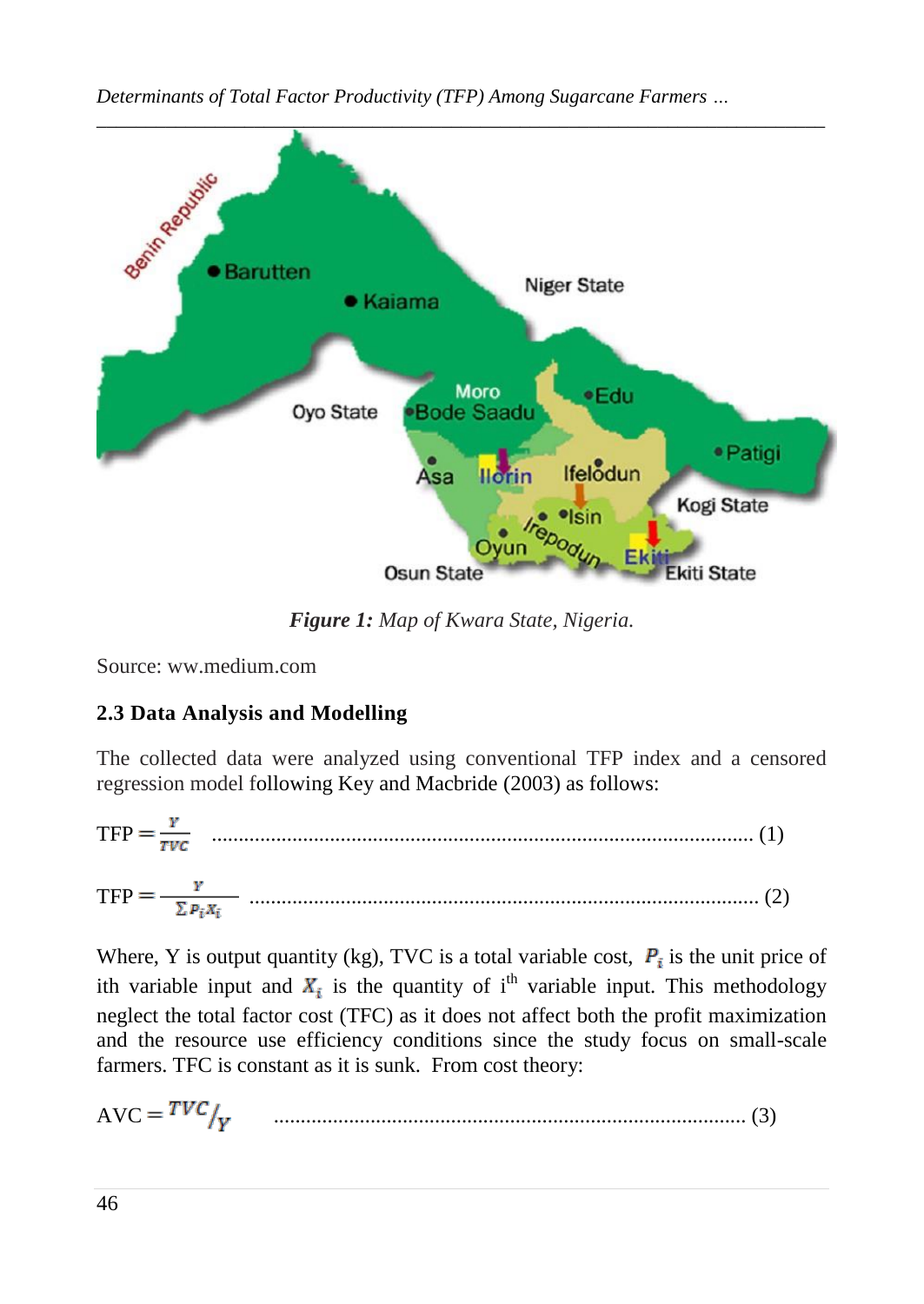Where, AVC is an average variable cost in Naira  $(\mathbb{H})$ . Therefore, the transpose of AVC will be TFP:

*\_\_\_\_\_\_\_\_\_\_\_\_\_\_\_\_\_\_\_\_\_\_\_\_\_\_\_\_\_\_\_\_\_\_\_\_\_\_\_\_\_\_\_\_\_\_\_\_\_\_\_\_\_\_\_\_\_\_\_\_\_\_\_\_\_\_\_\_\_\_\_\_\_\_*

TFP = ............................................................................ (4)

As such, TFP is the inverse of the AVC. The partial productivity estimate is the  $marginal$  product given as  $MP$  =  $\Delta TFP/\Delta X$ …………………………………………………………… …………… (5)

Following Sadiq et al. (2018), Y can be modelled using the original Tobit model by Tobin (1958) is given as follows:

 *= <sup>i</sup>* ................................................................................... (6)

Where  $Y_i^*$  is censored variable.

Now,  $Y_i = 0$  if  $Y_i^* \leq 0$ 

 $=Y_i^*$  *if*  $Y_i^* > 0$ 

 $Y_i^* = \alpha_0 + \beta_1 X_1 + \beta_2 X_2 + \beta_3 X_3 + \beta_4 X_4 + \beta_5 X_5 + \beta_6 X_6 + \beta_7 X_7 + \cdots + \beta_n X_n$  $\varepsilon^{\vphantom{\dagger}}_i$ .................................................................................................................. (7)

Where:

 $Y_i^*$  = TFP index of i<sup>th</sup> farmer;  $X_1$  = Sucker (kg);  $X_2$  = NPK (kg);  $X_3$  = Urea (kg);  $X_4$ = Herbicide (litre);  $X_5$  = Family labour (man day);  $X_6$  = Hired labour (man day);  $X_7$ = Farm size (hectare);  $X_8$  = Depreciation on capital items (N);  $X_9$  = Unit price of output (N);  $X_{10}$  = Yield (kg);  $X_{11}$  = Age (Year);  $X_{12}$  = Marital status (Married =1, Otherwise = 0);  $X_{13}$  = Educational level (Formal = 1, Otherwise = 0);  $X_{14}$  = Household size (Number);  $X_{15}$  = Farming Experience (Year);  $X_{16}$  = Land ownership; (Yes =1, Otherwise = 0);  $X_{17}$  = Non-farm income (Yes =1, No = 0);  $X_{18}$ = Extension contact (Yes = 1, No = 0);  $X_{19}$  = Co-operative membership (Yes =1, No  $= 0$ );  $X_{20}$  = Access to credit (Yes =1, No = 0);  $X_{21}$  = Sickness (Number);  $X_{22}$  =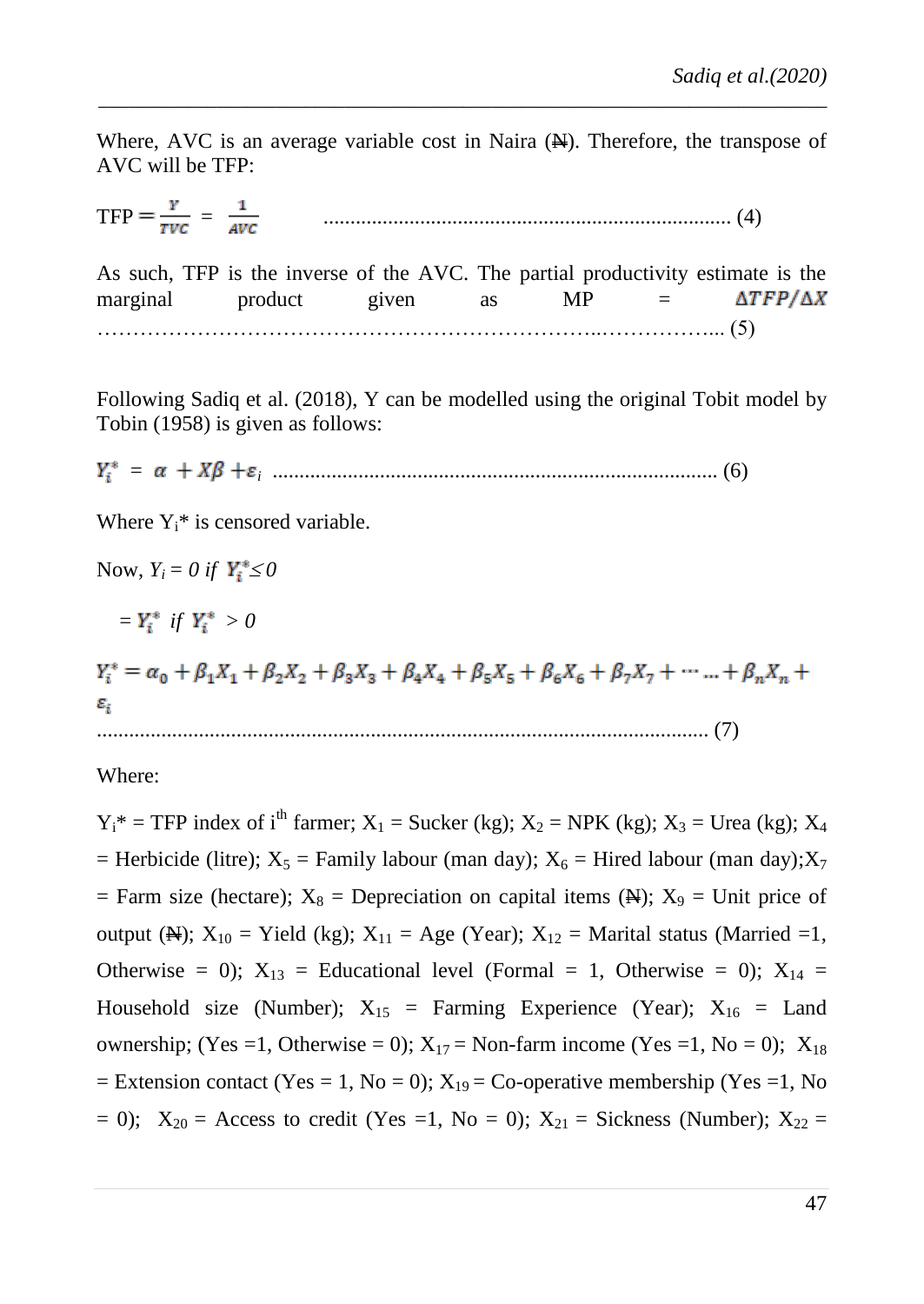*Determinants of Total Factor Productivity (TFP) Among Sugarcane Farmers …*

*\_\_\_\_\_\_\_\_\_\_\_\_\_\_\_\_\_\_\_\_\_\_\_\_\_\_\_\_\_\_\_\_\_\_\_\_\_\_\_\_\_\_\_\_\_\_\_\_\_\_\_\_\_\_\_\_\_\_\_\_\_\_\_\_\_\_\_\_\_\_\_\_\_\_* Security threat (Yes = 1, Otherwise = 0);  $X_{23}$  = Income (N);  $\alpha$  = Intercept;  $\beta_{1-n}$  =

Estimated coefficients; and  $\varepsilon_i$  = Error term

## **3 RESULTS AND DISCUSSIONS**

## **3.1 Measuring Total Factor Productivity (TFP) of Sugarcane Famers in the Studied Area**

The results showed that almost half (49.5%) of the sampled farming population had their productivity to be below the optimal point, i.e. less than unity which owed to inefficiencies in the rationalization of their farm resources, while 50.5% were productive in the use of their resources as indicated by their TFP indices which were greater than unity (Table 1). However, 46.7% of the sugarcane farmers were found to be at the marginal surface of the TFP index, indicating that their output-input index ratio was almost equal. Therefore, the farmers with marginal TFP need to enhance their allocation efficiency in order to maximize their output in sugarcane production in the studied area.

| <b>TFP</b> indices        | <b>Frequency</b> | Percentage |
|---------------------------|------------------|------------|
| ${<}1.00$                 | 52               | 49.5       |
| < 2.00                    | 49               | 46.7       |
| < 3.00                    | $\overline{4}$   | 3.8        |
| <b>Total</b>              | 105              | <b>100</b> |
| <b>Mean</b>               | 1.0815           |            |
| <b>Minimum</b>            | 0.3913           |            |
| <b>Maximum</b>            | 2.5105           |            |
| <b>Standard deviation</b> | 0.4186           |            |
| <b>Variance</b>           | 0.1752           |            |
| $\mathbf{C}\mathbf{V}$    | 0.3871           |            |

*Table 1: Distribution of Total factor productivity indices of farmers in Kwara State*

Source: Field Survey, 2018

### **3.2 Determinants of TFP of Sugarcane Farmers in the Studied Area**

The significance of the Chi<sup>2</sup> at 10% degree of freedom means that the Tobit regression model is the best fit for the specified equation and the variable parameter estimates encapsulated are different from zero, thus have the significant influence on the explained variable (Table 2). In addition, the diagnostic test of the model showed the absence of collinear relationship among the predictor variables as indicated by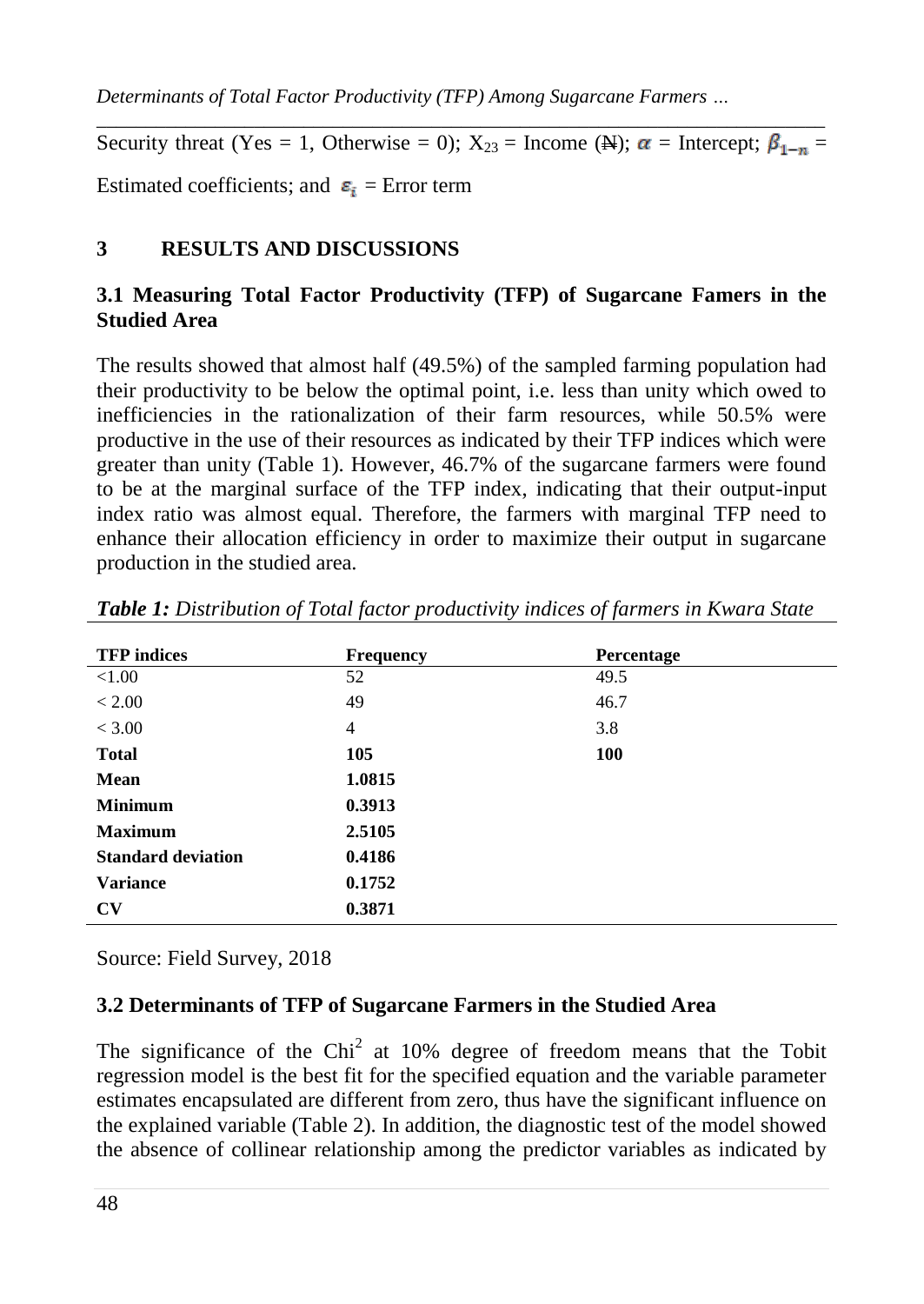their respect variance inflation factors (VIF) which were less than the VIF benchmark value of 10.00. However, the stochastic term was not normally distributed as evidenced by the significance of the  $Chi<sup>2</sup>$  test statistic which is within the radius of 10% degree of freedom. Though, non-normality of the disturbance term is not seen as a serious problem as data in their natural form are not normally distributed. Furthermore, the empirical evidence showed TFP of sugarcane farmers to be influenced by some working capital: sucker, NPK, human labour and land; yield and idiosyncratic variables: education, non-farm activities, extension contact, sickness of farm family and income as indicated by the significance of their respective estimated coefficients which were within the radius of 10% probability level. The negative effects of both sucker and NPK coefficients  $(p<10\%)$  indicate the excess utilization of the foregoing inputs due to the availability of stock and subsidy for the former and latter, thus decreasing the TFP of sugarcane farmers in the studied area. The negative significance of labour coefficient means that both the free labour and the complemented labour (hired) were in excess, thus decreasing TFP of sugarcane producers in the studied area. However, the reasons for excess labour used may be attributed to the availability of family labour which is at free cost and cheap cost of hired labour whose reward is mostly in kind. The marginal and elasticity implications of a unit increase in the sucker, NPK, family labour and hired labour will decrease TFP of sugar cane by 3.13E-5 and 0.137%; 8.28E-5 and 0.121%; 0.00049 and 0.272%; and, 0.00053 and 0.413% respectively.

*\_\_\_\_\_\_\_\_\_\_\_\_\_\_\_\_\_\_\_\_\_\_\_\_\_\_\_\_\_\_\_\_\_\_\_\_\_\_\_\_\_\_\_\_\_\_\_\_\_\_\_\_\_\_\_\_\_\_\_\_\_\_\_\_\_\_\_\_\_\_\_\_\_\_*

The positive significance of the land coefficient implies that large-scale farmers have high TFP due to economies of scale i.e pecuniary advantages. In addition, the positive significance of the unit price of the output indicates the positive effect of remunerative price in increasing TFP of sugarcane farmers in the studied area. If price received by the farmers is remunerative or farmers" term of trade is favourable, they will be encouraged to invest appropriately in the production of sugarcane, thus an increase in the TFP of the sugarcane in the study jurisdiction. Furthermore, the positive significance of the yield shows how high productivity due to efficient management of farm resources increased TFP of sugarcane farmers in the studied area. Therefore, the marginal and elasticity implications of a unit increase in farm size, a unit price of output and yield will increase TFP of sugarcane farmers by 0.025 and 0.968%; 9.93E-5 and 0.624%; and, 1.28E-5 and 0.956% respectively.

The results showed that educated farmers had high TFP in sugarcane production due to their ability to be efficient in the management of their farm resources and their receptive attitude towards innovation and adoption. The marginal and elasticity implication of been educated will increase TFP of sugarcane production by 0.0029 and 0.026% respectively. The positive effect of non-farm income on TFP implies that farmers with diversified income had high TFP in sugarcane production due to the tendency of supplementing their farm capital investment from the extra income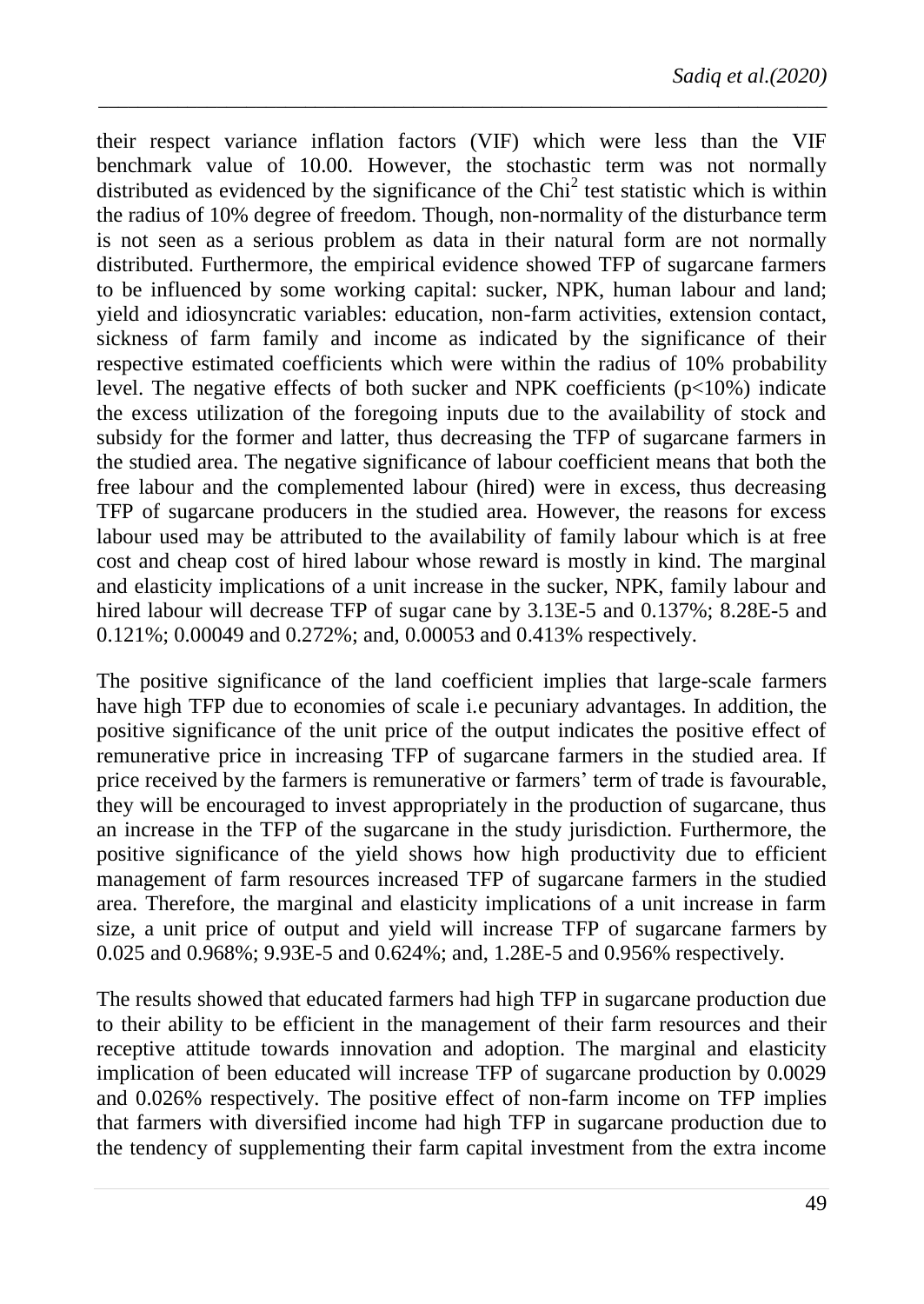*\_\_\_\_\_\_\_\_\_\_\_\_\_\_\_\_\_\_\_\_\_\_\_\_\_\_\_\_\_\_\_\_\_\_\_\_\_\_\_\_\_\_\_\_\_\_\_\_\_\_\_\_\_\_\_\_\_\_\_\_\_\_\_\_\_\_\_\_\_\_\_\_\_\_* earned from non-farm activities. Thus, the marginal and elasticity implications of farmers with non-farm income will increase their sugarcane TFP by 0.0062 and 0.009% respectively. The findings revealed that sugarcane farmers with access to extension services *viz.* innovation and counseling had high TFP in sugarcane production as indicated by the positive significance of extension contact estimated parameter. Therefore, the marginal and elasticity implications of TFP of sugarcane farmers with access to extension service will increase by 0.0081 and 0.016% respectively. The results showed that household with health challenges would have decline TFP as medical consumption will affect the income stream or capital base of the farm investment. Also, the labour pool of the farm family will be affected both in quality as there will be distraction and quantity that will be available for farm activities. In addition, the cost of hiring of extra labour for strenuous/tedious farm operation will further deplete the capital investment of the farm, thus affecting the sugarcane farmers' TFP. Infact, the dearth consequences of ill health of farm family member are enormous, thus cannot be over-emphasized. The marginal and elasticity of TFP of sugarcane farmer with sick family member will decrease by 0.0014 and 0.054% respectively.

However, for those non-significant idiosyncratic variables, there is a need to draw little empirical inference with respect to their signs. The negative sign of age coefficient showed that the decline in labour efficiency of old farmers tends to decrease TFP of sugarcane. The negative coefficient of experience indicates conservative attitudes of experienced farmers towards innovations, thus decline in their TFP. The negativity of farm ownership status showed how the effect of fragmentation on inherited farmland, the communal disposition to commercial production decreases TFP of sugarcane production in the studied area. The inverse coefficient of credit implies that farmers with no access to credit have decline TFP due to inadequate farm productive resources and constrain to adopt sugarcane production innovations. Also, the inverse relationship of security threat coefficient means that farmers who faced security challenges *viz.* communal conflict and herders attack had declined TFP in sugarcane production.

On the other hand, the effect of social and economic power inherent in marriage exerts a positive effect on the TFP of married sugarcane farmers in the studied area. Also, farmers with large farm household composed of able-bodied people had high TFP in sugarcane production which is attributed to decrease in the cost of labour and increase in the farm capital investment which owed to the generation of non-farm income. Farmers who belong to the social organization had high TFP in sugarcane production due to pecuniary advantages *viz.* bulk discount in input purchase, access to required and timely credit delivery either in cash or kind, efficient diffusion of innovation and bargaining power in the marketing of their outputs.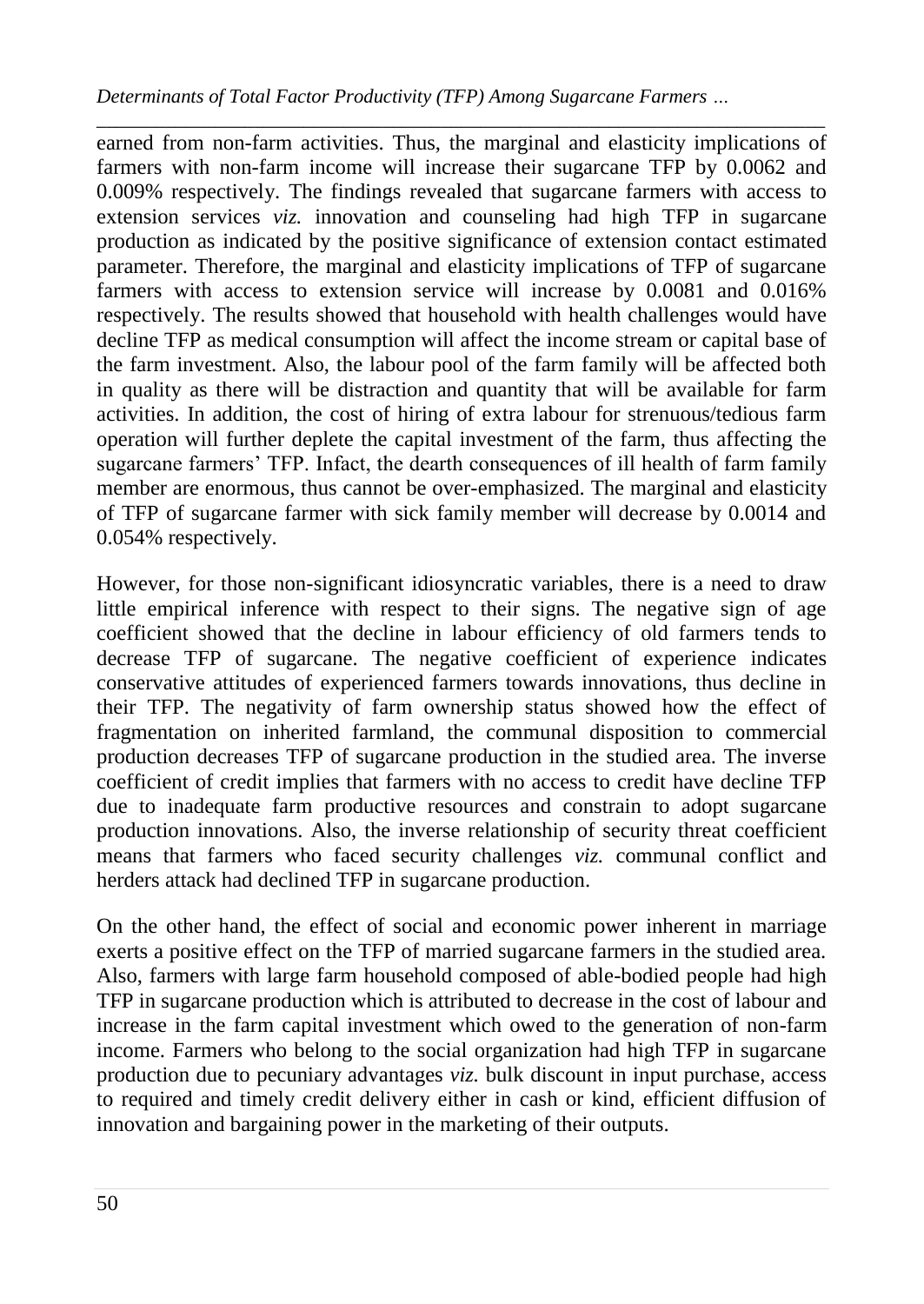| <b>Variable</b>             | <b>Tuble 2.</b> Determinants of sugarcane furniers<br>Coefficient | 11 1 <i>m Irma a Share</i><br>t-stat | <b>Elasticity</b> | <b>VIF</b> |
|-----------------------------|-------------------------------------------------------------------|--------------------------------------|-------------------|------------|
| Constant                    | $-0.04955(0.01435)$                                               | $3.453***$                           |                   |            |
| Sucker                      | $-3.133E-5(9.75E-6)$                                              | 3.212***                             | $-0.1369411$      | 3.087      |
| NPK                         | $-8.284E-5(2.04E-5)$                                              | 4.058***                             | $-0.1211215$      | 2.182      |
| Urea                        | $-3.276E - 5(4.04E - 5)$                                          | $0.810^{NS}$                         | $-0.0340584$      | 1.984      |
| Herbicide                   | $-1.073E-4(4.29E-4)$                                              | $0.249^{NS}$                         | $-0.0046013$      | 2.197      |
| Family labour               | $-0.000497(0.00010)$                                              | 4.892***                             | $-0.2721591$      | 4.451      |
| Hired labour                | $-0.00053(5.49E-5)$                                               | 9.540***                             | $-0.4129293$      | 2.319      |
| Farm size                   | 0.0246019(0.00092)                                                | 26.68***                             | 0.9683564         | 4.147      |
| Capital item Dep.           | $-6.826E-9(9.32E-8)$                                              | $0.073^{NS}$                         | $-0.0012776$      | 3.507      |
| Unit price of output        | 9.931E-5(2.85E-5)                                                 | 3.487***                             | 0.6238543         | 1.273      |
| Yield                       | $1.275E-5(1.21E-6)$                                               | 10.57***                             | 0.9556377         | 1.304      |
| Age                         | $-0.000116(0.00013)$                                              | $0.878^{NS}$                         | $-0.0672339$      | 2.055      |
| Marital status              | 0.00391(0.00444)                                                  | $0.879^{NS}$                         | 0.0477135         | 1.445      |
| Education                   | 0.00289(0.00168)                                                  | $1.721*$                             | 0.0260312         | 1.443      |
| Household size              | 0.000176(0.000256)                                                | $0.685^{\rm NS}$                     | 0.0284074         | 2.174      |
| Farming Experience          | $-3.802E - 5(0.00022)$                                            | $0.171^{NS}$                         | $-0.0039653$      | 1.998      |
| Land ownership              | $-0.001799(0.00174)$                                              | $1.037^{NS}$                         | $-0.0148589$      | 1.304      |
| Non-farm income             | 0.006239(0.003618)                                                | 1.724*                               | 0.0096144         | 3.423      |
| Extension contact           | 0.008046(0.002927)                                                | 2.749***                             | 0.0160019         | 2.540      |
| Co-operative mem.           | 0.000331(0.006529)                                                | $0.051^{\rm NS}$                     | 0.0003844         | 8.521      |
| Access to credit            | $-0.005978(0.00709)$                                              | $0.842^{NS}$                         | $-0.0052458$      | 8.025      |
| Sickness                    | $-0.001439(0.000813)$                                             | 1.768*                               | 0.0536665         | 1.440      |
| Security threat             | $-0.000537(0.00265)$                                              | $0.202^{NS}$                         | $-0.0004684$      | 1.922      |
| Income                      | $-7.017E-10(1.91E-10)$                                            | 3.683***                             | $-0.0144162$      | 1.236      |
| Chi <sup>2</sup> $(\chi^2)$ | 2802.06***                                                        |                                      |                   |            |
| Normality test $(\chi^2)$   | 7.729[0.0209]**                                                   |                                      |                   |            |

*Table 2: Determinants of sugarcane farmers' TFP in Kwara State*

*\_\_\_\_\_\_\_\_\_\_\_\_\_\_\_\_\_\_\_\_\_\_\_\_\_\_\_\_\_\_\_\_\_\_\_\_\_\_\_\_\_\_\_\_\_\_\_\_\_\_\_\_\_\_\_\_\_\_\_\_\_\_\_\_\_\_\_\_\_\_\_\_\_\_*

Source: Field Survey, 2018

\*, \*\*, \*\*\* and <sup>NS</sup> means significance at 10%, 5%, 1% and non-significant respectively

Note: ( ): values in parenthesis are standard error; [ ] values in square brackets are probability levels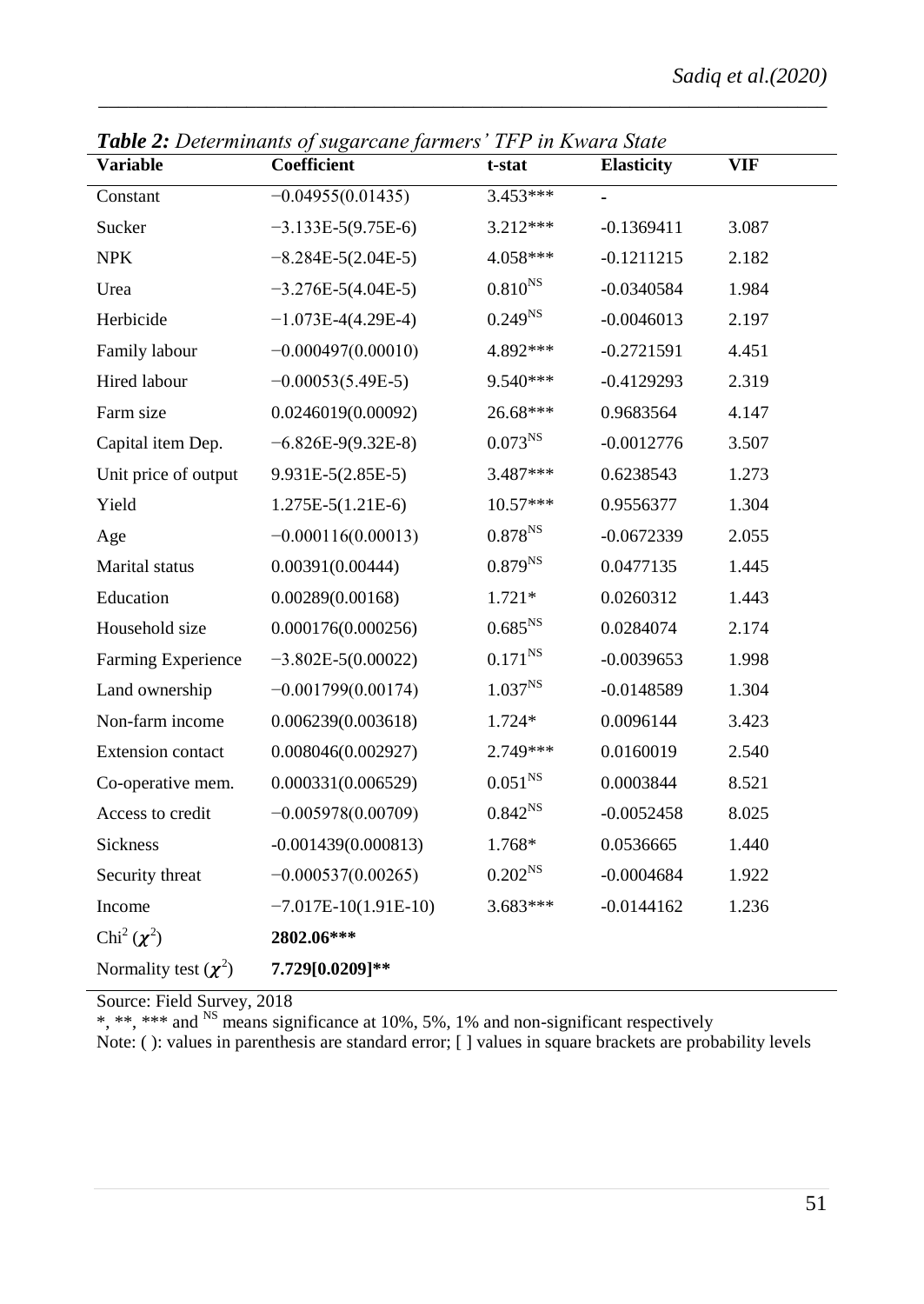*Determinants of Total Factor Productivity (TFP) Among Sugarcane Farmers …*

*\_\_\_\_\_\_\_\_\_\_\_\_\_\_\_\_\_\_\_\_\_\_\_\_\_\_\_\_\_\_\_\_\_\_\_\_\_\_\_\_\_\_\_\_\_\_\_\_\_\_\_\_\_\_\_\_\_\_\_\_\_\_\_\_\_\_\_\_\_\_\_\_\_\_*

### **4 CONCLUSION AND RECOMMENDATIONS**

Based on the findings it can inferred that farmers" TFP is affected by working capital which is due to excess supply, sickness and income in the studied area. In addition, almost half of the sampled population recorded productivity below the optimal level, an indication of inefficiency in the rationalization of their farm resources. Therefore, the study recommends that farmers should create alternative opportunities in which excess of the human labour could be channeled into, thus enhancing its efficiency. In addition, the change agents should teach and encourage farmers to be efficient in the allocation of their productive resources in order to maximize TFP in sugarcane production. The farmers should be encouraged to be rational in their consumption needs so that the going concerns of their businesses would be efficient. Health is wealth, and for the direct correlation of health with productivity to be efficient, there is need to strengthen the health institutions in the studied area by the government, non-governmental organization and the farmers, as provision of good health is a joint responsibility. The farmers should be given proper sensitization by the health, educational and social institutions on the imperative of maintaining precautions that will guarantee good health. Furthermore, the study recommends the need to explore the neoclassical TFP index and decomposition productivity index of sugarcane farmers using time series data in order to strengthen the government policy on sugarcane productivity in the studied area. Incorporation of these recommendations will help to reduce importation of sugarcane, revitalization of sugarcane industrialization and revitalization of the rural economy in the studied area in particular and the country in general.

### **REFERENCES**

- Anonymous (2010). Kwara State, Nigeria. Accessed from [https://www.nigeriagalleria.com/Nigeria/States\\_Nigeria/Kwara/Kwara\\_State](https://www.nigeriagalleria.com/Nigeria/States_Nigeria/Kwara/Kwara_State.html) [.html](https://www.nigeriagalleria.com/Nigeria/States_Nigeria/Kwara/Kwara_State.html)
- Block, S.A.(1994).A new view of agricultural productivity in Sub-Saharan Africa. American Journal of Agricultural Economics **76**(3):619-624.
- Goyal, S.K., Suhag, K.S. & Pandey, U.K. (2006). An Estimation of Technical Efficiency of
- Paddy Farmers in Haryana state of India. Indian Journal of Agricultural Economics **61(1)**: 108-122.
- Key, N. & Mcbride, W. (2003). Production Contracts and Productivity in the US Hog Sector. American Journal of Agricultural Economics **85**: 121-133.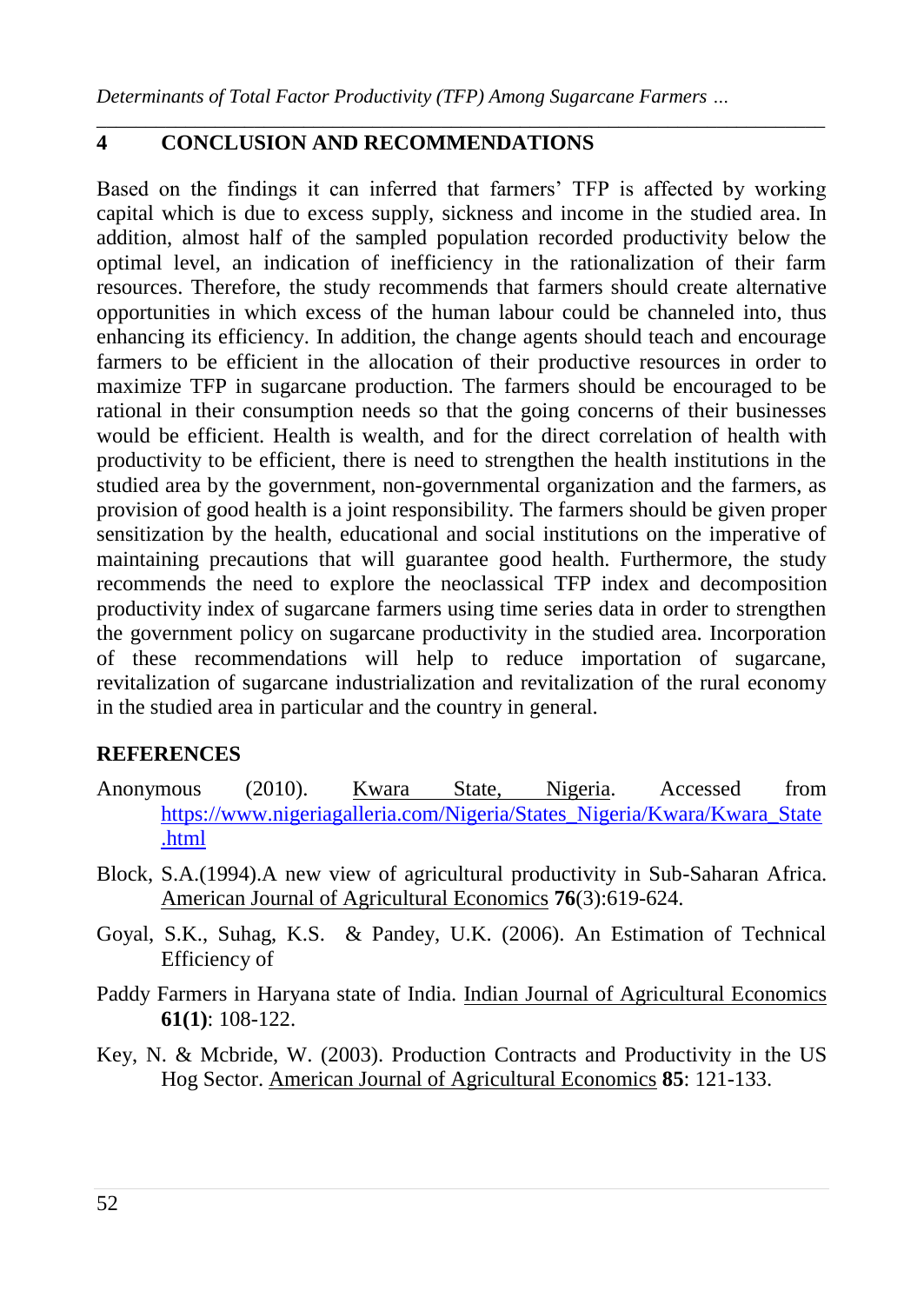Nadeem, N., Javed, M.S., Hassan, S. & Adil, S.A. (2010). Decade-Wise Analysis of Total Factor Productivity Growth of Agriculture Sector in Punjab, Pakistan: 1970-2005. Journal of Agricultural Research **48**(1):93-104

*\_\_\_\_\_\_\_\_\_\_\_\_\_\_\_\_\_\_\_\_\_\_\_\_\_\_\_\_\_\_\_\_\_\_\_\_\_\_\_\_\_\_\_\_\_\_\_\_\_\_\_\_\_\_\_\_\_\_\_\_\_\_\_\_\_\_\_\_\_\_\_\_\_\_*

- Oseghale, C. (2018). Nigeria is World"s 9th Largest Importer of Sugar. Retrieved on 30/9/2019 from [www.shipsandsports.com.ng](http://www.shipsandsports.com.ng/)
- Sadiq, M.S., Singh, I.P., Singh, N.K. & Yakubu, G.M. (2018). Improving economic efficiency and TFP of lowland paddy rice farmers in Kwara State of Nigeria. Journal of Agricultural Sciences, **13(2)**:110-129
- Samarpitha, A., Vasudev, N. & Suhasini, K. (2016).Technical, Economic and Allocative Efficiencies of Rice Farms in Nalgonda district of Telangana State. Economic Affairs **61(3)**:365-374
- Tobin, J. (1958). Estimation Relationship for Limited Dependent Variables. Econometrica **26**:24-36